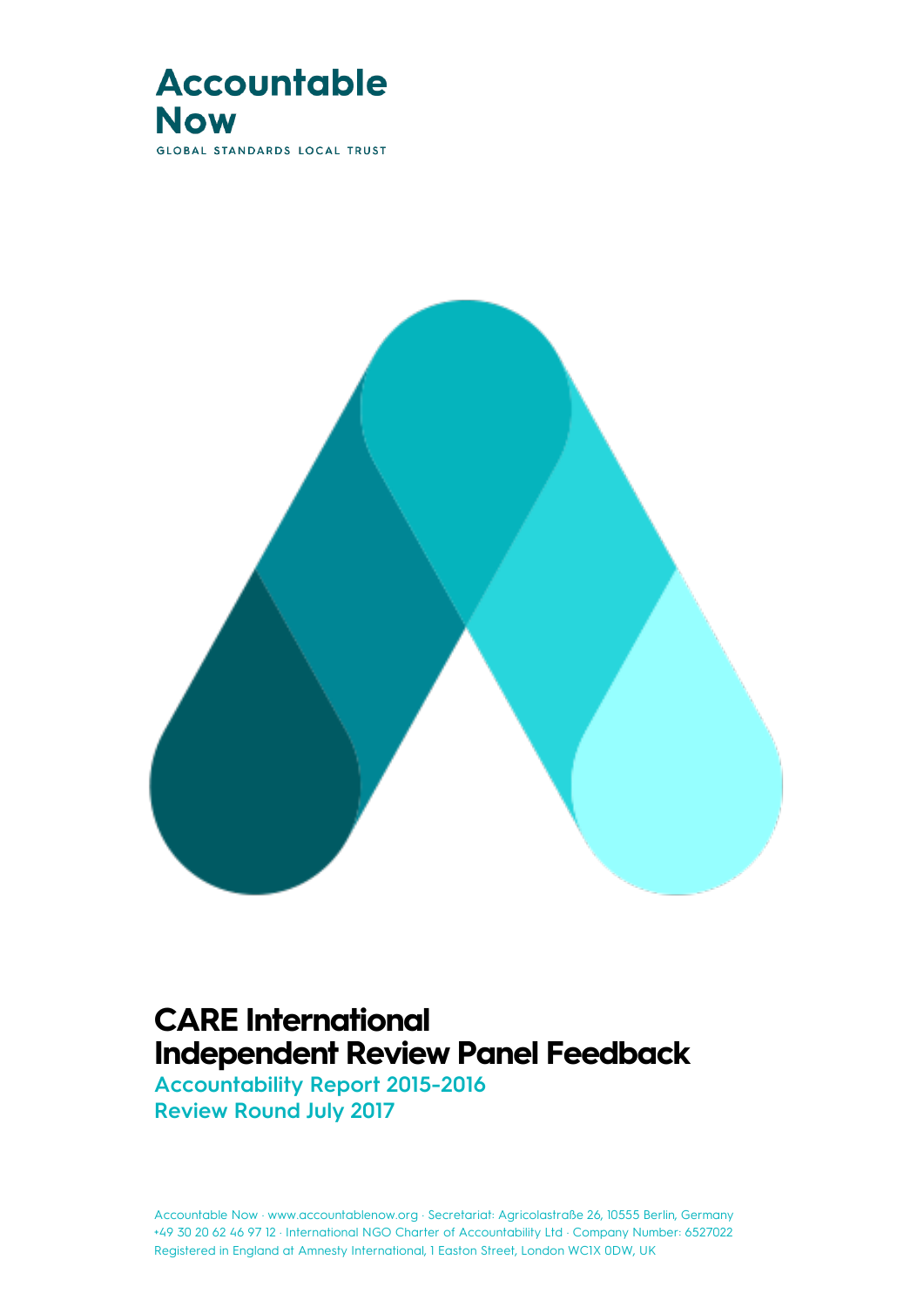

# **CARE International Feedback from the Independent Review Panel**

**Review Round July 2017**

### **07 September 2017**

Dear Wolfgang Jamann,

Thank you for submitting your Accountability Report. We, the Independent Review Panel of Accountable Now, appreciate your efforts to continuously strengthen accountability to communities, local partners, supporters, staff, donors, or other key constituencies. Our key focus is on accountability to those you serve. It is against this background that we critically discussed your report and came to the individual assessment below. Before we share this with you, however, we want to highlight a few issues of concern that we found throughout most of the nine reports assessed in the last review round.

#### **Closing the feedback loop with stakeholders (NGO2, NGO9)**

A [recent study](http://accountablenow.org/wp-content/uploads/2017/01/Survey-on-the-Excellence-of-CSO-Accountability_June-2016.pdf) on 40 international civil society organisations' (CSOs') accountability practices – conducted by the *direct impact group* on behalf of Accountable Now – revealed that only three out of these 40 CSOs responded with an appropriate answer to a complaint test within three weeks.

This is alarming. All Members of Accountable Now should have a fully functioning feedback mechanisms in place. However, when checking your reports we found a consistent lack of reporting filed complaints per type, quantity, and region as well as a total lack of information on how they were resolved. We believe this is not an acceptable level of accountability. CSOs should not only have a mechanism in place but should first be capturing complaints with the appropriate level of detail and then monitoring their resolution and agreeing what actions need to be taken to ensure the same issues do not arise.

[Feedback Labs,](http://feedbacklabs.org/) with whom Accountable Now collaborated on the *[People-](https://accountablenow.org/future-accountability/people-powered-decision-making/)[Powered Accountability](https://accountablenow.org/future-accountability/people-powered-decision-making/)* project, also serve as a valuable source of information on how to close feedback loops.

### **Collaboration with partners, communities and**

#### **networks (NGO6, EC7 & SO1)**

As part of the 12 [Accountability Commitments,](http://accountablenow.org/accountability-in-practice/our-accountability-commitments/) Accountable Now Members commit to working in genuine partnership with local communities and partners. With increased globalisation of information, more empowered citizens engage and civic space is challenged, it becomes ever more important to help local communities and partners to thrive. However, we found that coordination with local communities is still an overall weakness area among the Accountability Reports we received. Some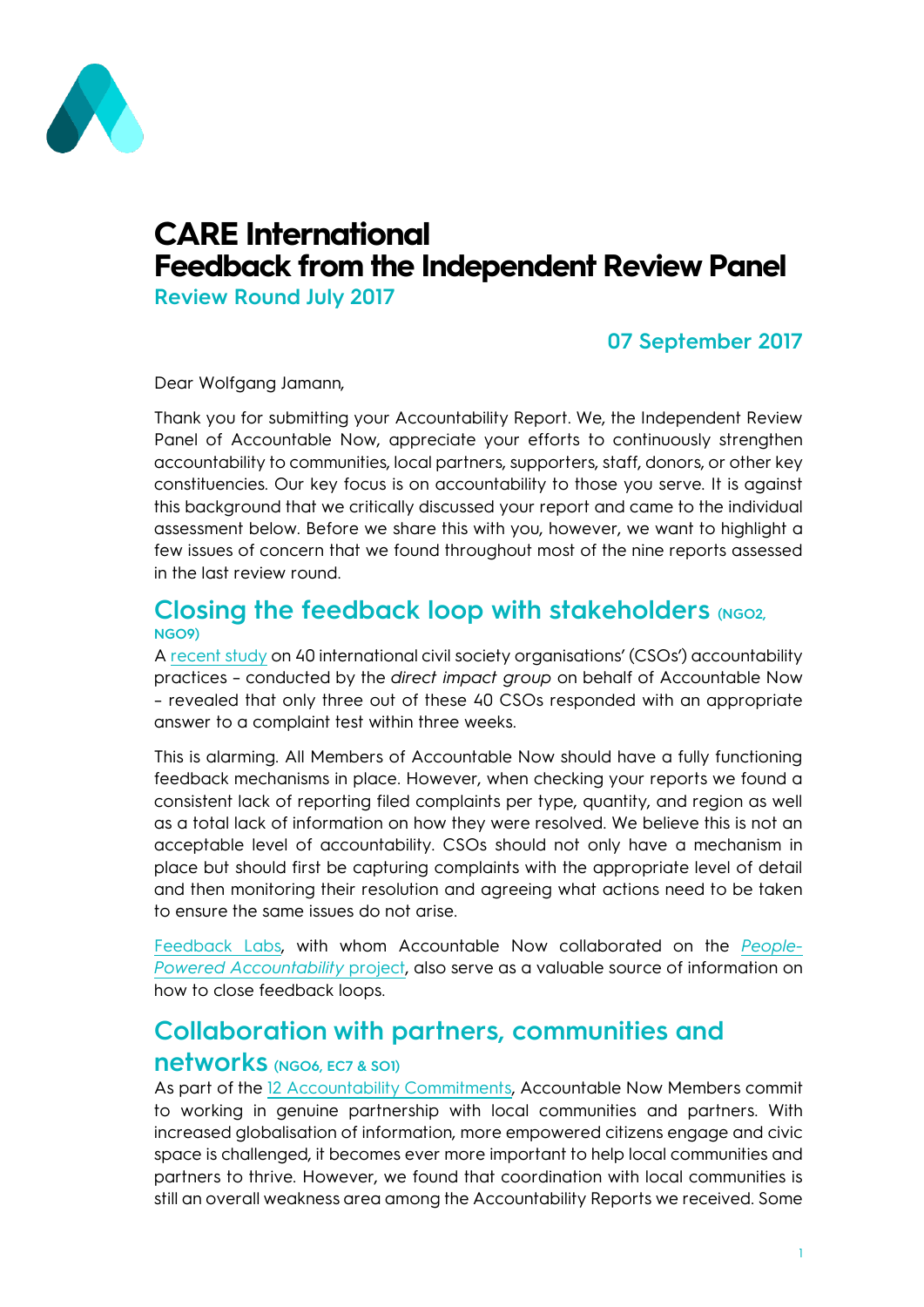

"common" ICSO practices can have intended or unintended consequences on local communities. We would thus like to particularly highlight a lack of contributions to building local capacity and resources. Do you take into account local market conditions and think about working alongside local organisations building their capacity? We suggest that ICSOs should start to consider their impact on the sustainability and independence of local civil society in all their work (such as planning, budgeting, economic impact, etc.).

### **Adding to what people do to improve their lives (NGO3)**

To state the obvious, impact measurement is important. However, many evaluations mentioned in received Accountability Reports focus on collecting relatively large amounts of data on people reached, however, this does not tell us much about the improvement in their lives. Moreover, we should critically ask ourselves: What is the ICSO's credit in this improvement and what positive impact is actually due to the people and beneficiaries themselves?

While we are of course aware that resources are limited, there is clearly no substitute for a robust and honest impact evaluation of our programmes and activities.

### **Organisation-specific feedback to CARE International:**

CARE International's first interim report demonstrates continued strong institutional commitment to accountability. The Secretary General's statement notes a number of positive developments over the reporting period, most notably the adoption of an organisation-wide Accountability Framework, and concrete steps for its implementation. The Panel is interested to learn about the results of introducing the framework in the next report.

The open and self-reflective identification of areas for improvement in the opening statement, along with steps to improve, is noted positively by the Panel as good practice.

Overall, CARE has taken the Panel's previous feedback on board, provided more details in a number of the profile disclosures as requested, and has incorporated some of the Panel's feedback into updated policies and processes. The report is clear and concise. The Panel looks forward to CARE's continued progress on these points, particularly the provision of links to policies and documents, and evidence of policies working well in practice, in the next report.

Our intention is that this feedback letter, and any response you may wish to provide, is made publicly available on the Accountable Now website along with your report – as it is the case with all previously reviewed reports. However, should there be errors of fact in the feedback above or in the note below; we would of course wish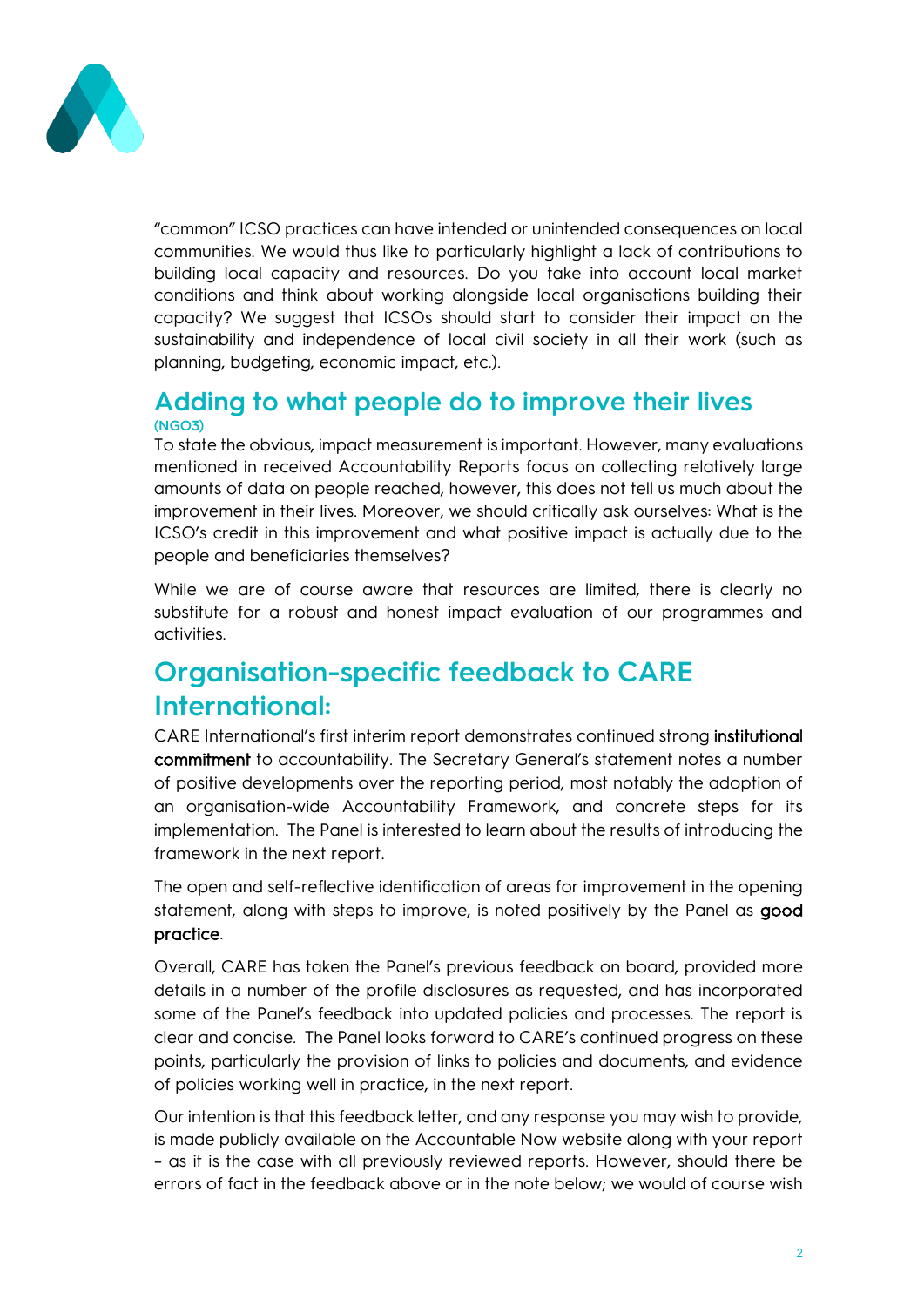

to correct these before publication. Please share any comments or amendments by 22 September 2017.

If you have any other feedback or comments on our work, please share them with us by sending them to the Accountable Now Secretariat.

Yours sincerely,

1 1 D D Luck Clark 10 James With DW3 luch Rollofs

Nellinagri

hora Lester murad

Jane Kiragu Nora Lester Murad Saroeun Soeung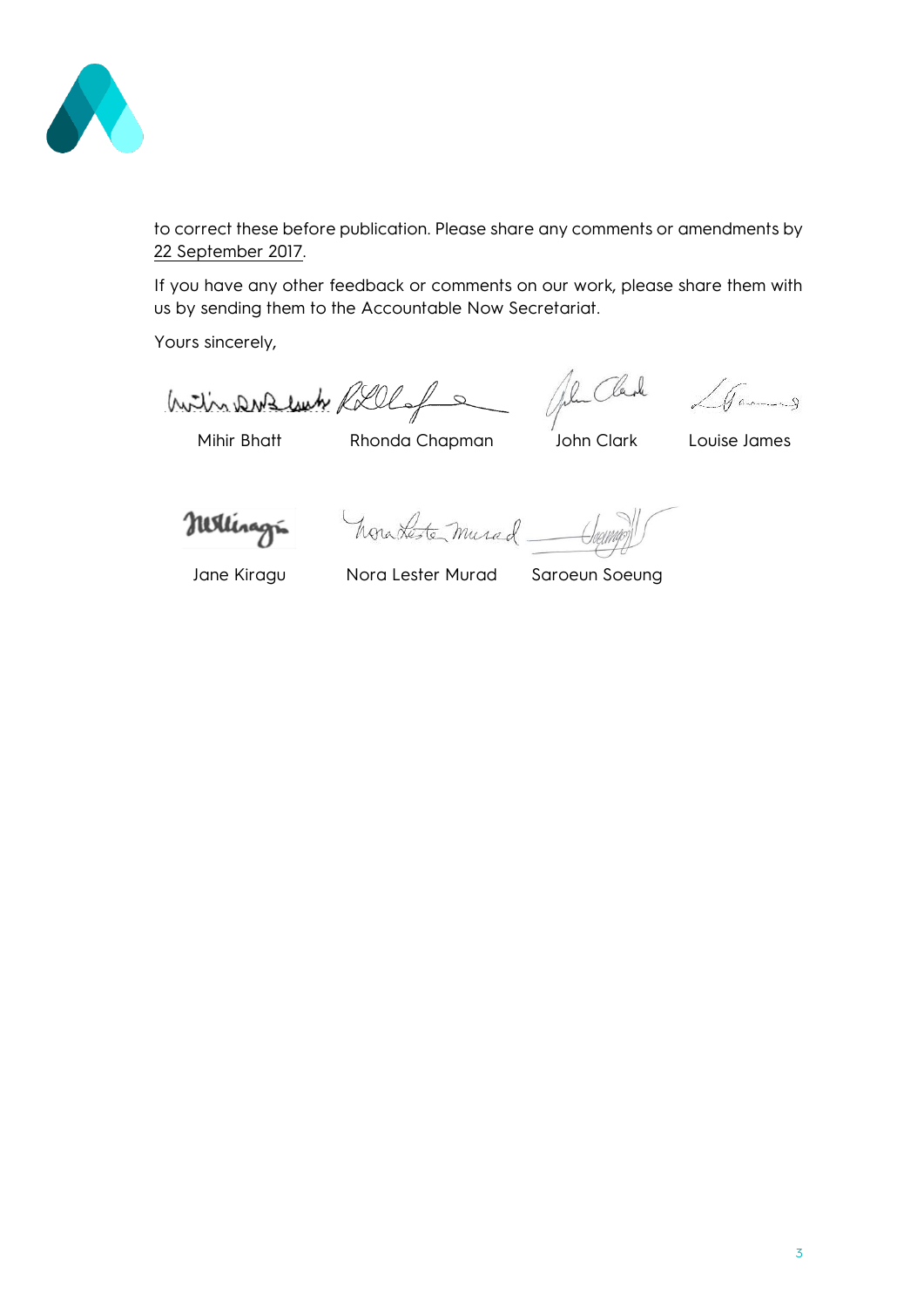

# **Cover Note on CARE International's Accountability Report 2015-2016**

**Review Round July 2017**

# PROFILE DISCLOSURES

### I. Strategy and Analysis

#### 1.1 *Statement from the most senior decision-maker*

*Fully addressed*

The opening statement from Secretary General Wolfgang Jamann demonstrates strong **institutional commitment** to accountability. The adoption of an organisation-wide Accountability Framework in 2016 is noted positively by the Panel – particularly the parallels to the Global Standard commitments, and the use of good practices and learnings during the development of the framework. There are also concrete steps outlined relating to the implementation of the framework in practice. The panel looks forward to seeing the results of the framework being implemented.

The Panel commends CARE's initiative to consolidate the information they collect, and analyse it against the new framework. The involvement of senior leadership and governance in discussing achievements, gaps and opportunities in this regard is also noted positively.

CARE's efforts in measuring global set of impact data on the reach of CARE's programming, against their impact goals for 2020, is a further achievement. The Panel looks forward to seeing more information in the CI-wide impact report which will be available later in 2017.

Finally, the Panel appreciates the frank and self-reflective inclusion of areas for improvement, as identified by CARE's leadership, in the Secretary General's statement. Again, there are steps to improve on these gaps, and the Panel looks forward to updates on progress in CARE's next report.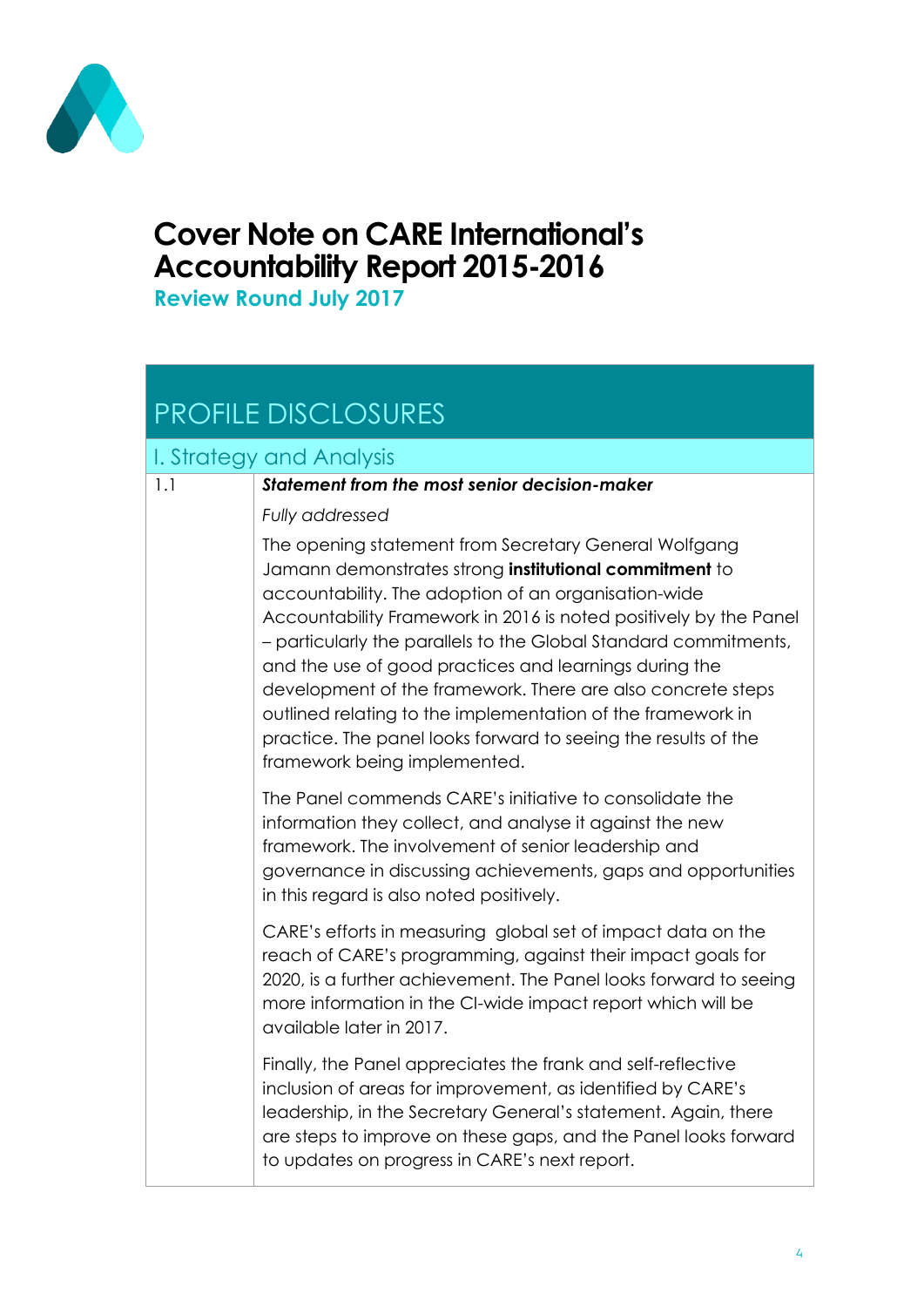

# PROFILE DISCLOSURES

| 2. Organisational Profile                    |                                                                                                                                                                                                                                                                                                                                                                                                                                                                                                                                      |  |
|----------------------------------------------|--------------------------------------------------------------------------------------------------------------------------------------------------------------------------------------------------------------------------------------------------------------------------------------------------------------------------------------------------------------------------------------------------------------------------------------------------------------------------------------------------------------------------------------|--|
| 2.8                                          | Scale of the reporting organisation                                                                                                                                                                                                                                                                                                                                                                                                                                                                                                  |  |
|                                              | Partially addressed                                                                                                                                                                                                                                                                                                                                                                                                                                                                                                                  |  |
|                                              | The Panel is pleased to see that CARE has consolidated data on<br>the whole confederation for the first time, in this reporting<br>period. As a small matter of clarification, the Panel would like to<br>know what currency the revenue is reported in. Beyond the<br>information referred to in the included snapshot, will the number<br>of supporters, volunteers and interns also be included, as the<br>Panel suggested last year?                                                                                             |  |
| 4. Governance Structure and Key Stakeholders |                                                                                                                                                                                                                                                                                                                                                                                                                                                                                                                                      |  |
| 4.5                                          | Compensation for members of highest governance body                                                                                                                                                                                                                                                                                                                                                                                                                                                                                  |  |
|                                              | Partially addressed                                                                                                                                                                                                                                                                                                                                                                                                                                                                                                                  |  |
|                                              | CARE acknowledges that this point has not yet been<br>consistently addressed. However, it is unclear whether it will be<br>in the future – the report states that it is difficult to publish<br>executive salaries in one consolidated place, due to differing<br>national legal environments. The Panel would clarify that the<br>executive salaries of all national offices are not required, and<br>that an option could be to focus on the top offices in the<br>organisation, or provide a description of how salaries are set. |  |
|                                              | Some examples of how other Accountable Now Members<br>address this question in their reports:                                                                                                                                                                                                                                                                                                                                                                                                                                        |  |
|                                              | Plan: publication of the remuneration of individuals<br>holding key international management positions (here,<br>page 11)<br>Article 19: comprehensive description of an internal<br>review of salaries (here, page 12)                                                                                                                                                                                                                                                                                                              |  |
| 4.6                                          | <b>Conflicts of interest</b>                                                                                                                                                                                                                                                                                                                                                                                                                                                                                                         |  |
|                                              | Addressed                                                                                                                                                                                                                                                                                                                                                                                                                                                                                                                            |  |
|                                              | The Panel is pleased to hear that CARE's CI Code is being<br>updated, including the section on how conflicts of interest are<br>managed. The report states that CARE's new two-tier<br>governance system is designed to ensure checks and balances,<br>and address conflicts of interest, by de-linking management<br>from governance. The Panel looks forward to seeing the<br>finalised updated CI Code, and to further information about<br>how the CI Secretariat addresses conflicts, in the next report.                       |  |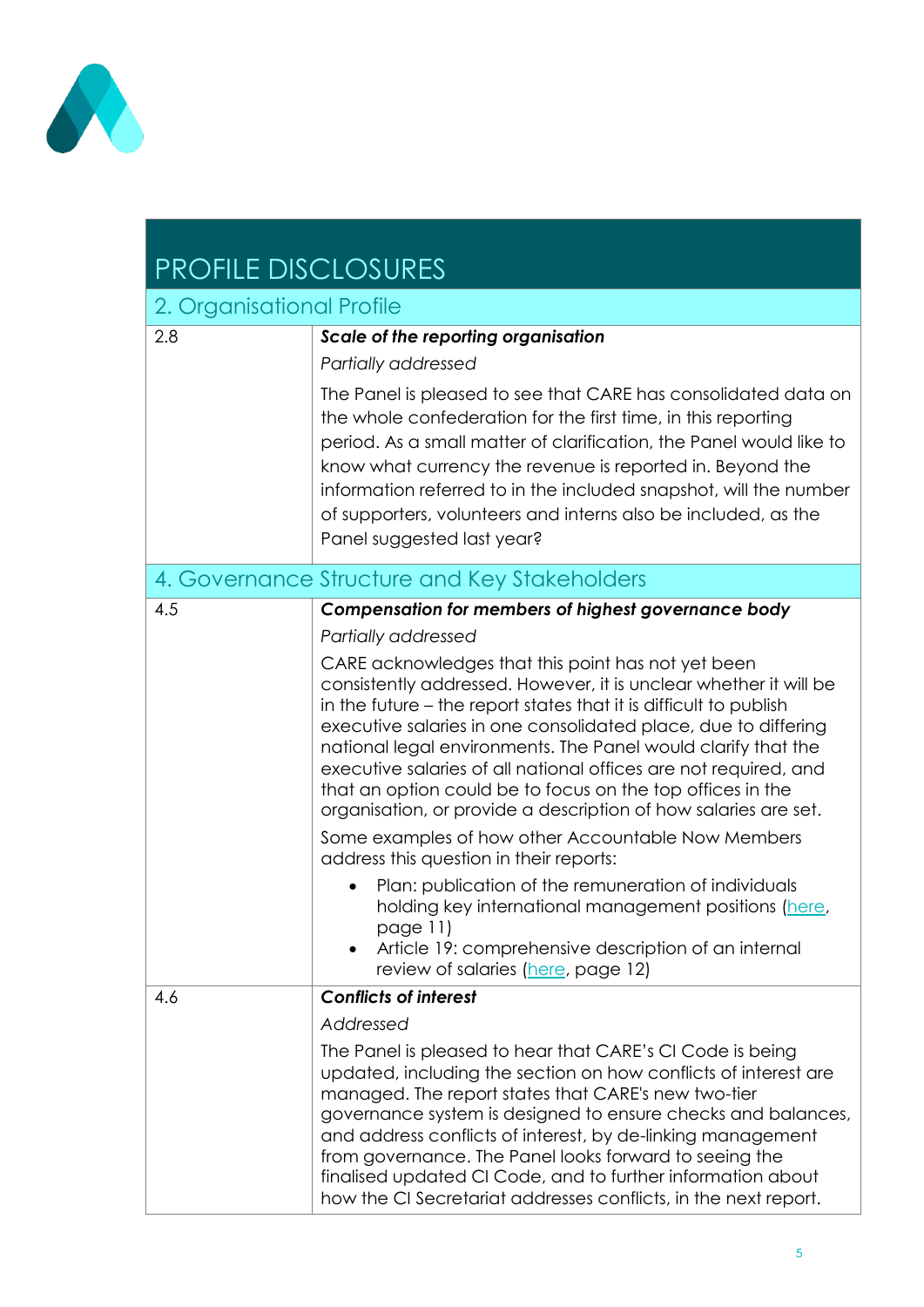

| 4.10 | Process to support highest governance body's own<br>performance                                                                                                                                                                                                                                                                       |
|------|---------------------------------------------------------------------------------------------------------------------------------------------------------------------------------------------------------------------------------------------------------------------------------------------------------------------------------------|
|      | Partially addressed                                                                                                                                                                                                                                                                                                                   |
|      | A number of reforms to CARE's governance in the reporting<br>period will affect how governance performance is supported<br>and evaluated. The Panel looks forward to more information<br>about this, and how it leads to increased effectiveness.                                                                                     |
|      | The development of a new performance assessment process is<br>noted positively by the Panel. It would be interesting to know<br>the completion rate of this process, as well as follow-ups and<br>outcomes. The Panel also repeats its request to see the results of<br>these assessments.                                            |
|      | The Panel is pleased to read that external feedback will be<br>sought bi-annually from CI council members, key staff, and<br>other stakeholders, and welcomes further information on this<br>after the process is introduced in FY18.                                                                                                 |
| 4.15 | <b>Basis for identification of stakeholders</b>                                                                                                                                                                                                                                                                                       |
|      | Partially addressed                                                                                                                                                                                                                                                                                                                   |
|      | The Panel appreciates the description of how CARE's country<br>presences assess their contribution to impact, including<br>stakeholder analysis and partnership mapping. The documents<br>or policies used in making these assessments, or the provision of<br>more details around criteria, would be welcomed in the next<br>report. |

# PERFORMANCE INDICATORS

### III. Environmental Management

| EN16 & 26 | Greenhouse gas emissions of operations and initiatives to<br>mitigate environmental impact of activities and services                                                                                                                                                                                                                                                                                                                                                                                                                                                                                                                  |  |
|-----------|----------------------------------------------------------------------------------------------------------------------------------------------------------------------------------------------------------------------------------------------------------------------------------------------------------------------------------------------------------------------------------------------------------------------------------------------------------------------------------------------------------------------------------------------------------------------------------------------------------------------------------------|--|
|           | Partially addressed                                                                                                                                                                                                                                                                                                                                                                                                                                                                                                                                                                                                                    |  |
|           | The Panel welcomes CARE's decision to assess its alignment and<br>performance against its commitments to become a Climate<br>Smart organisation. Assessments by each CARE International<br>Member on key environmental areas are noted positively, and<br>the Panel would be interested in the results of these assessments<br>and in particular to understand particular areas of strength and<br>weakness. The Panel would also welcome a link to the good<br>practices from across the CARE confederation in this regard,<br>particularly information about how Members and Country<br>Offices mitigate their environmental impact. |  |